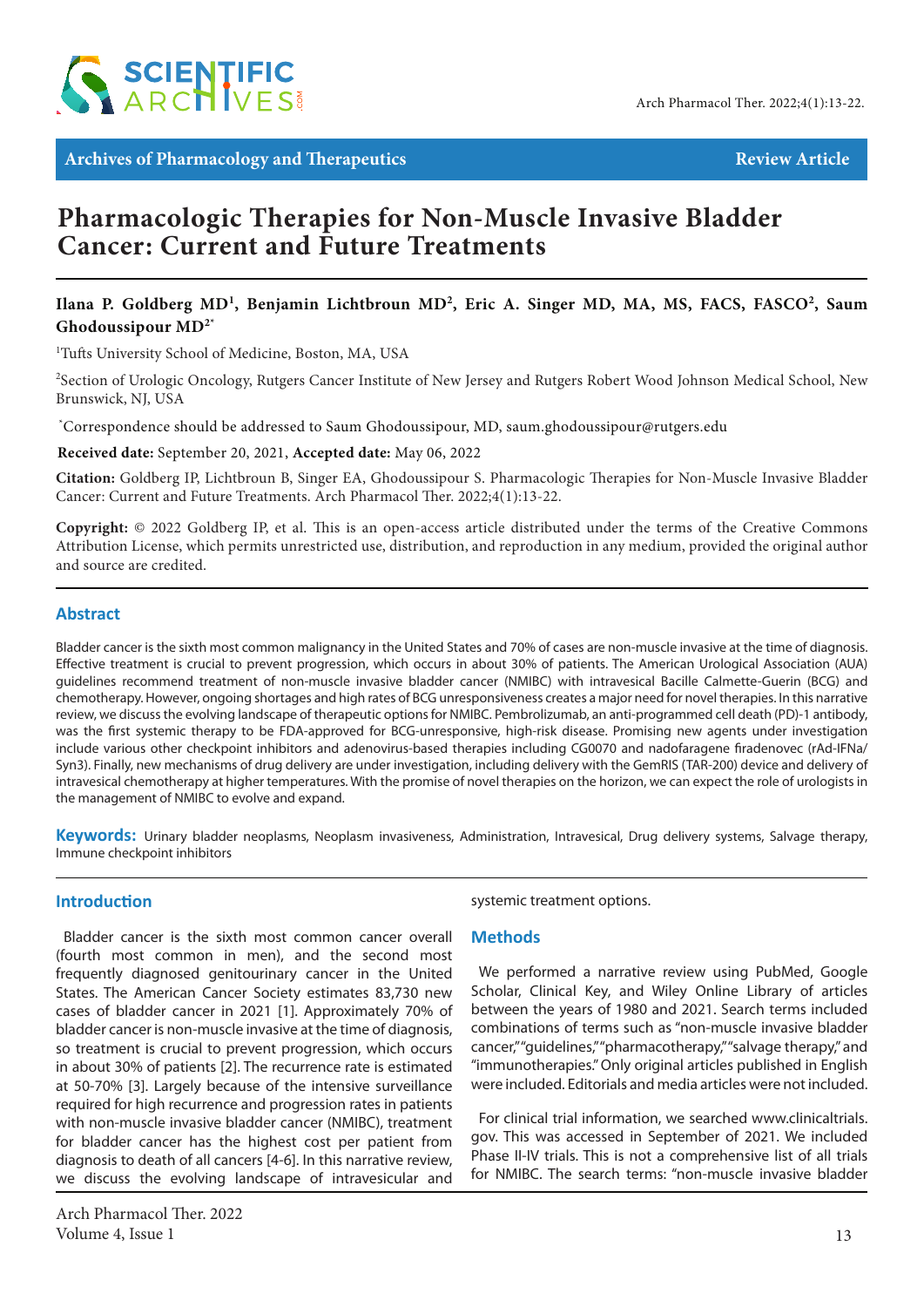cancer" and "NMIBC" were used. Trials classified as "withdrawn" were excluded.

risk patients may then undergo maintenance therapy [13].

### **Review**

## **Non-muscle invasive bladder cancer (NMIBC) risk stratification**

NMIBC is a broad disease, which has led to a 3-group stratification system that refers to the risk of progression: low, intermediate, and high risk. The AUA stratification considers tumor grade, size, extent of invasion, focality, presence of lymphovascular invasion, variant histology, and response to prior therapy. Different organizations have minor variations on this classification system. AUA and European Urologic Association (EUA) guidelines are outlined in Table 1 [7-9].

The treatment algorithm differs by risk category. For lowrisk and intermediate-risk NMIBC, transurethral resection of bladder tumor (TURBT) with a single dose of perioperative intravesical chemotherapy is recommended. For intermediate risk NMIBC, a six-week induction course of adjuvant intravesical therapy with chemotherapy or Bacille Calmette-Guerin (BCG) is recommended. For high-risk disease, an induction course of intravesical BCG therapy is recommended as first line treatment and has been shown to be superior to chemotherapy [10-12]. Depending on response to treatment, intermediate or high**Intravesical therapy: BCG and chemotherapeutic agents**

BCG first came into use in 1921 as a vaccine against tuberculosis (TB). It is a live-attenuated form of the mycobacterium that causes bovine TB. In 1976, Moralis et al. published a paper on the use of BCG for bladder cancer, launching its use as anti-tumor therapy [14]. The mechanism of action involves an infection of tumor cells with BCG through interaction with the extracellular glycoprotein fibronectin. BCG is internalized, activating the reticuloendothelial system though antigen presentation. Subsequently, a cell-mediated immune response occurs with release of cytokines; TNF-a, Interferon, and Interleukin (IL)-1, 6, 8, 10, and 12 have all been implicated [15]. There is also increasing evidence that a Th1 cell-mediated immune response involving neutrophils, macrophages, and dendritic cells is largely responsible for its antitumor activity [16].

Perioperative chemotherapy: There are a variety of chemotherapeutic agents used in the immediate postoperative period, within 24 hours of TURBT. Mitomycin c, gemcitabine, and anthracyclines such as epirubicin can be used as one-time doses following TURBT for low and intermediate-risk disease. In general, perioperative intravesical chemotherapy has been estimated to decrease recurrence

| Table 1: Adapted from the AUA and EAU guidelines. |                                                          |                                                                                                       |  |  |  |
|---------------------------------------------------|----------------------------------------------------------|-------------------------------------------------------------------------------------------------------|--|--|--|
|                                                   | <b>AUA</b>                                               | <b>EUA</b>                                                                                            |  |  |  |
| <b>LOW-RISK TUMORS</b>                            | LG solitary Ta $\leq$ 3cm                                | Primary, solitary, Ta G1 (Papillary urothelial neoplasm<br>of low malignant potential), <3 cm, no CIS |  |  |  |
|                                                   | Papillary urothelial neoplasm of low malignant potential |                                                                                                       |  |  |  |
| <b>INTERMEDIATE-RISK</b><br><b>TUMORS</b>         | Recurrence within a year, LG Ta                          | Tumors not defined by low-risk and high-risk<br>categories                                            |  |  |  |
|                                                   | Solitary LG Ta>3 cm                                      |                                                                                                       |  |  |  |
|                                                   | Multifocal LG Ta                                         |                                                                                                       |  |  |  |
|                                                   | HG TA, $\leq$ 3 cm                                       |                                                                                                       |  |  |  |
|                                                   | LG TA                                                    |                                                                                                       |  |  |  |
| <b>HIGH-RISK TUMORS</b>                           | HGT <sub>1</sub>                                         | Any of the following:                                                                                 |  |  |  |
|                                                   | Any recurrent HG Ta                                      | T1 tumor                                                                                              |  |  |  |
|                                                   | HG TA, >3cm, or multifocal                               | G3 (HG) tumor                                                                                         |  |  |  |
|                                                   | Any CIS                                                  | <b>CIS</b>                                                                                            |  |  |  |
|                                                   | Any BCG failure in HG patient                            | Multiple, recurrent, and >3cm Ta G1G2 tumors                                                          |  |  |  |
|                                                   | Any variant histology                                    |                                                                                                       |  |  |  |
|                                                   | Any lymphovascular invasion                              |                                                                                                       |  |  |  |
|                                                   | Any HG prostatic urethral involvement                    |                                                                                                       |  |  |  |
| LG: Low Grade; HG: High Grade                     |                                                          |                                                                                                       |  |  |  |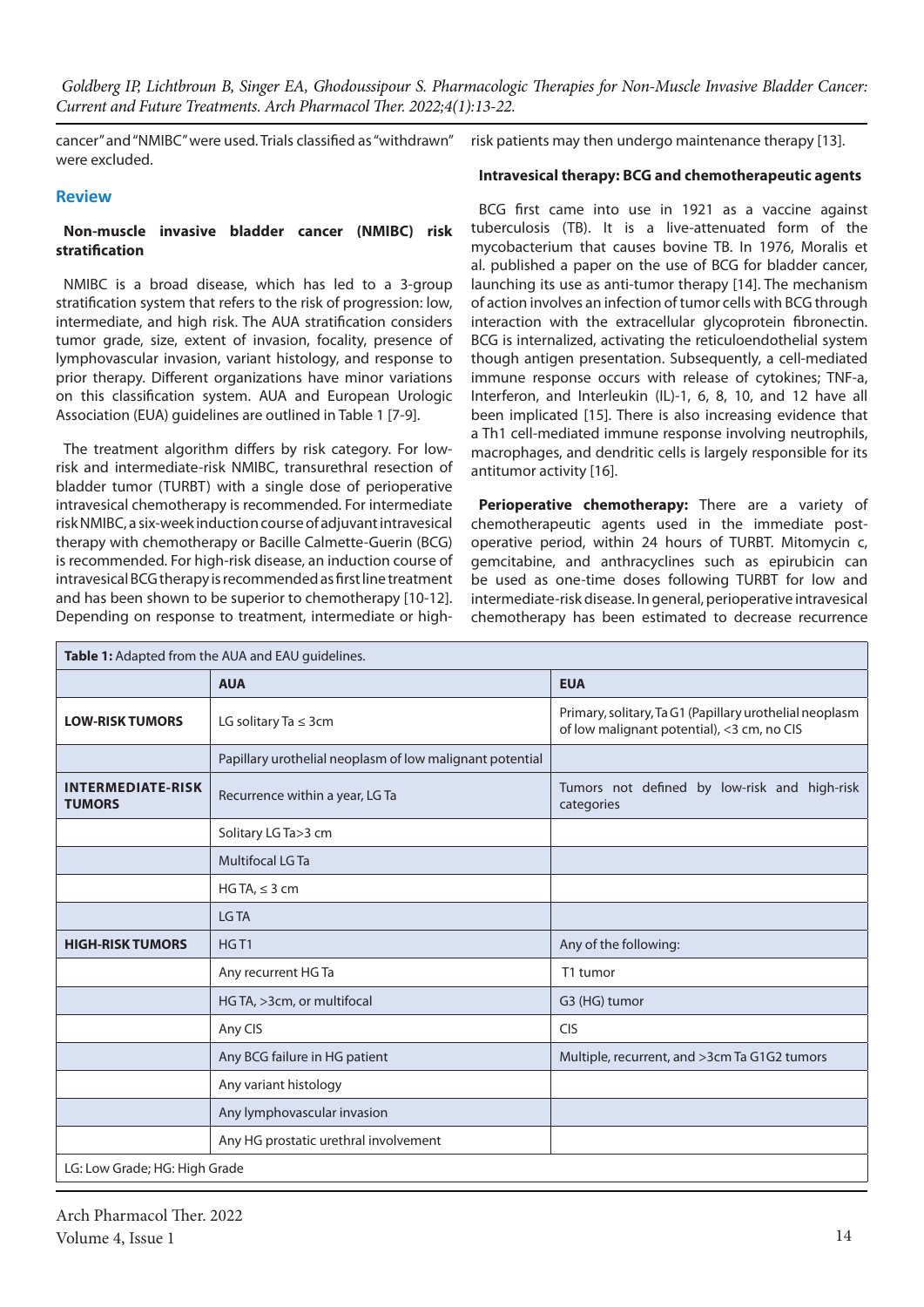rates by approximately 35% [17]. In a phase III randomized clinical trial by Messing et al., intravesical gemcitabine was administered for an hour following TURBT for patients with low-risk NMIBC. Recurrence at 4 years was 35% compared to 47% in a group receiving intravesical saline largely supporting the use of gemcitabine in this setting [18].

**Adjuvant intravesical therapy:** In the seminal trial in 1980 by Lamm et al., patients with superficial bladder cancer were randomized to receive either TURBT or TURBT plus BCG, with BCG given intravesically and percutaneously at weekly instillations for 6 weeks at 1-2 weeks following TURBT. Those who received BCG had significantly reduced tumor recurrence at one year follow up [19]. The six-week induction course of intravesical BCG is now utilized for intermediate and high-risk disease, as mentioned above.

Both mitomycin and epirubicin have also been studied using multiple instillations as induction therapy following TURBT for multifocal/recurrent low-risk disease or for intermediaterisk disease [20]. Gemcitabine has recently been shown to have less toxicity than mitomycin with similar efficacy. A randomized phase III trial of patients with recurrent NMIBC found recurrence at 36 months in 28% receiving gemcitabine compared to 39% for patients treated with mitomycin. There were also significantly less irritative lower urinary tract symptoms, one of the most common adverse effects of mitomycin [21,22]. Finally, thiotepa, an alkylating agent, was the first FDA-approved intravesical chemotherapy. It has largely fallen out of favor due to its significant side effect profile, including lower tract irritant symptoms as well as myelosuppression [23].

**Maintenance intravesical therapy:** In patients who have an appropriate response to induction therapy, the AUA recommends at least a year of maintenance therapy for those with intermediate-risk disease. Three years of maintenance has been demonstrated to decrease recurrence rates for highrisk disease, but not intermediate-risk disease [24]. According to the AUA guidelines, standard therapy for BCG is induction with at least one year of maintenance for intermediate-risk disease, with three years of maintenance recommended for high-risk disease [13]. An EORTC clinical trial showed one year of maintenance therapy to be sufficient for intermediate-risk disease [25]. On the other hand, three years of therapy is the recommendation for high-risk disease as it is associated with a decreased risk of recurrence compared to one year [25]. Many institutions utilize the Lamm/Swog protocol consisting of BCG triplets at 3, 6**,** 12, 18, 24, 30 and 36 months [26].

BCG maintenance therapy has shown superiority to intravesical chemotherapy in terms of reducing recurrence rates. A large EORTC-GUCG meta-analysis found a 32% decrease in the risk of recurrence in patients with NMIBC treated with BCG maintenance compared to those receiving mitomycin [27]. There have been similar findings for epirubicin. The EORTC randomized phase III trial 30911 evaluated induction

Arch Pharmacol Ther. 2022 Volume 4, Issue 1  $15$ 

and maintenance therapy of at least one year of BCG compared to epirubicin in patients with both intermediate and high-risk NMIBC. The risk of recurrence was significantly less in the BCG cohort compared to the epirubicin cohort (32.8% vs 52.7%) as was the risk of death from bladder cancer (6.8% vs 3.4%) through a median follow-up of 9.2 years. Overall, mortality from bladder cancer was 4.5% [28]. Likewise, for patients with carcinoma in situ (CIS), complete response was obtained in 34% patients on doxorubicin vs 70% for patients on BCG. BCG was superior for those with Ta and T1 tumors as well [29].

### **Beyond BCG**

Intravesical BCG is the recommended therapy for patient with high-risk NMIBC. However, there has been an ongoing global shortage of BCG over the last few years, raising concern over allocation of this therapy. Shortages of BCG creates ethical dilemmas over the judicious allocation of resources. Ethical frameworks such as the accountability for reasonableness (A4R) are often utilized in the setting of shortages of oncologic drugs [30].

**Dose reduction:** For BCG, commonly used strategies include reducing the dose of maintenance therapy. A one-third dosereduction was shown to be non-inferior in terms of progression and survival and seems to be the minimal effective dose with maintenance duration of one year [25,31]. Reducing frequency of therapy on the other hand was associated with shorter time to recurrence [25]. Restricting BCG use to only high-risk patients, cutting maintenance, and offering radical cystectomy for very high-risk disease are other strategies that have been posited [32].

**Alternate strains:** Using alternate strains of BCG is another way to combat shortages. Several strains of BCG exist but only the TICE strain is currently marketed in the U.S. Armond-Frappier and Connaught are also FDA approved, but not currently in production. Different BCG strains have been shown to vary in terms of immune alterations and reactions when given as a vaccine for TB. While some animal studies indicated superiority of certain strains of BCG in the treatment of NMIBC, a recent systematic review failed to identify any significant differences in recurrence across BCG strains – Tokyo, Pasteur, and TICE all showed significant decreases in recurrence compared to intravesical chemotherapy for stage Ta, T1, or CIS disease [33]. Multiple studies are currently investigating other BCG stains. The Phase III Swog1602 clinical trial is an ongoing trial comparing Tokyo-172 to TICE in patients with BCG-naïve high-grade NMIBC. Moreover, the NCT03982797 Phase II clinical trial is investigating the Moreau strain for high-risk disease. Depending on the outcome, therapy with new strains of BCG may be on the horizon, making this therapy more widely available.

**Definitions of BCG failure:** Approximately 40% of patients with NMIBC will ultimately fail BCG therapy [2]. Efforts have been made to clearly delineate categories of BCG failure. BCG refractory is defined as continued disease after 6 months of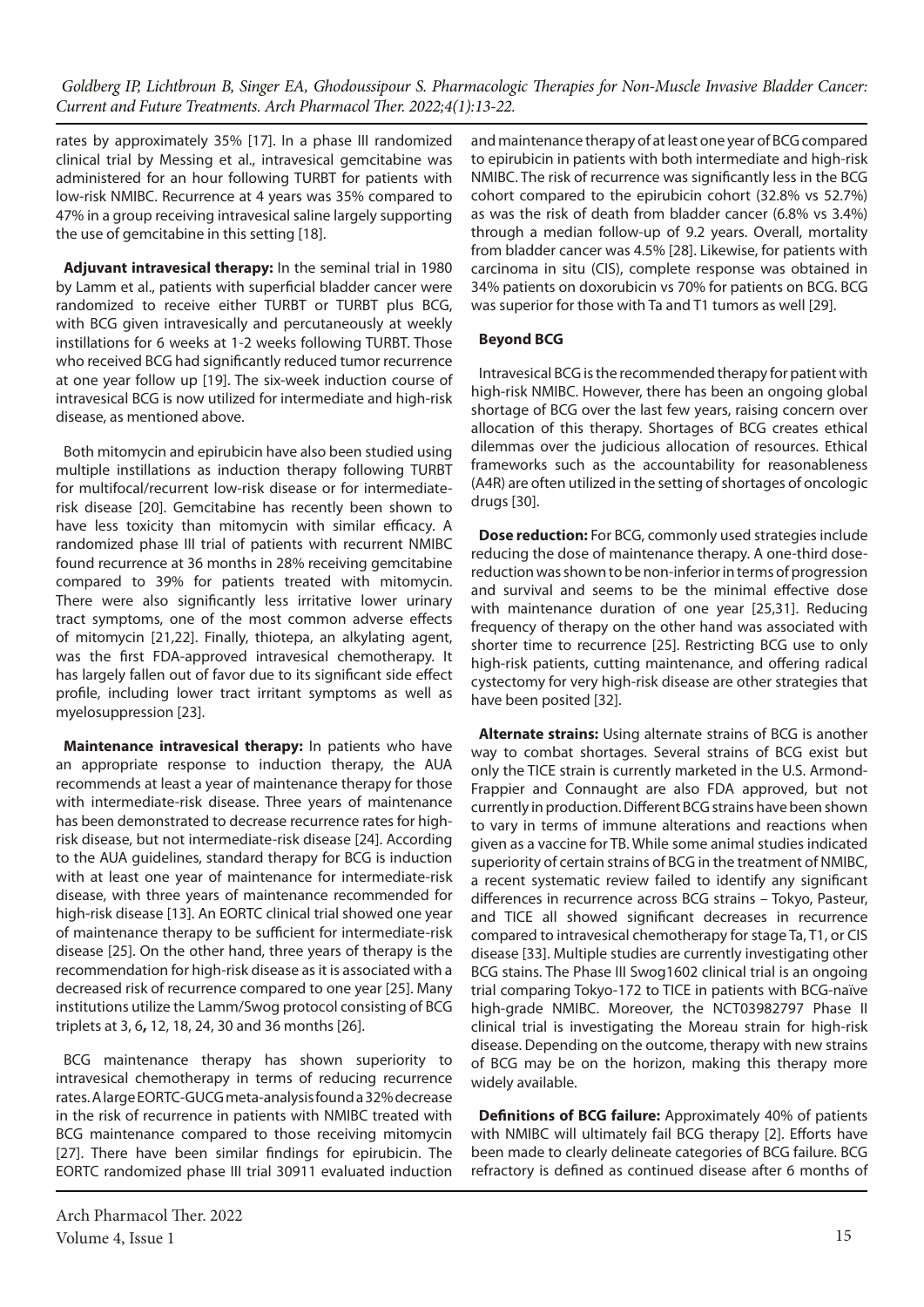maintenance or re-treatment at 3 months. BCG relapsing is disease recurrence after achieving a disease-free status at 6 months. BCG intolerant refers to disease recurrence in the setting of an inadequate treatment course due to symptom intolerance or serious adverse event requiring termination of treatment. Finally, BCG resistant refers to recurrent disease at 3 months after induction but at a lower stage or grade, followed by complete response at 6 months [34].

Recently, standard guideline definitions were put out to decrease discrepancy in clinical trial design. These definitions are predicated on the receipt of adequate BCG and define a population that will not benefit from further BCG. Adequate BCG therapy is defined as at least 2 courses of BCG. This includes 5/6 induction doses plus at least 2/3 doses of maintenance therapy or at least 2/6 doses of a second induction therapy. Should BCG shortages necessitate dosing and schedule changes, these definitions may need to be adjusted. BCG-unresponsive disease refers to patients who have high-grade recurrence following adequate BCG therapy. The term encompasses both BCG refractory and BCG relapsing. Interestingly, Li et al. found that there is an inherent difference in prognostic implications for patients with BCGunresponsive disease. Comparing patients with recurrence after *adequate* BCG therapy to those with recurrence after only one induction course showed significantly lower cystectomyfree survival and rates of recurrent disease (77% vs 22% 5-year high grade recurrence) [35]. This elucidates the need for better alternatives for high-grade BCG-unresponsive disease.

### **Salvage treatment options for BCG-unresponsive NMIBC**

In the case of BCG failure, cystectomy is the recommended therapy, but many patients are unable or unwilling to undergo this major procedure. The complication rate of this operation reaches 64% within 90 days post-surgery with mortality of about 4% [36]. Therefore, there is a need for alternative salvage therapy in this patient population.

**Salvage intravesical chemotherapy:** Salvage chemotherapy for patients with BCG- unresponsive disease has been difficult to evaluate given the previously nonstandardized definitions of BCG-unresponsiveness and lack of prospective data. Currently, the only FDA-approved salvage intravesical therapy is valrubicin, a semisynthetic analogue of doxorubicin that is approved for BCG-refractory CIS [37,38]. Approval of valrubicin was based on a pivotal trial that showed complete response of 18% at 6 months. However, complete response rate was only 10% at 12 months. Moreover, 56% proceeded to radical cystectomy at a median follow-up of 30 months [37]. A major strength of this study was the strict entry criteria requiring patients to have to failed a minimum of two complete courses of intravesicular therapy. However, heterogeneity of the population was limited, as men represented 88% of the study population, and 98% of study participants were white. Mitomycin C has also been used as monotherapy, but recurrence- free survival is only about 19% at three years despite decent outcomes within the first year [39,40]. Moreover, mitomycin C toxicity and cost has limited its usage and further investigational studies. Though not FDAapproved, gemcitabine has shown promise as a single agent, with an estimated recurrence-free survival at 2 years of 21% [41].

Combination chemotherapy has been under investigation over the last few years, though prospective data does not exist. Combination gemcitabine and docetaxel (GEM/DOCE) has shown promise in a multicenter, retrospective study of both treatment-naïve patients and those who had failed other regimens. The study revealed a recurrence-free survival rate for those with high-grade disease at the time of induction of 65% and 52% at one and two years, respectively. For those with BCG- unresponsive CIS specifically, recurrence free survival was 50% at 2 years. 15.6% of patients in the study underwent cystectomy at a median of 11.3 months from induction of therapy. Toxicity profile was favorable with the most common adverse effects being urinary frequency, urgency and dysuria [42]. This study, while the largest cohort to date, was limited in that it was retrospective in nature and that severity of symptoms was not reported.

**Salvage systemic therapy: Pembrolizumab:**  Pembrolizumab is an anti- programmed cell death (PD)- 1 antibody that has been used to treat a large variety of malignancies. PD-1 is expressed by T cells and acts as an immune checkpoint inhibitor. Programmed cell death ligand 1 (PD-L1) is induced by inflammatory signals, binding to PD-1 and leading to the destruction of T cells [43,44]. Carcinomas evade immune detection by upregulating PD-L1, making its inhibition a good drug target. In January of 2020, Pembrolizumab was approved for the treatment of BCG-unresponsive, high-risk NMIBC [45]. Approval was based on the Phase II clinical trial, KEYNOTE-057 (NCT02625961), a single arm study of 101 patients treated with Pembrolizumab [46]. Because it was a single arm study, the study is limited by a lack of a direct comparator group. Comparisons with other treatments were also limited by the historic lack of standardized BCG therapy and definitions for BCG failure. However, the study employed a rigorous disease evaluation protocol including independent review of all pathology and cytology to ensure consistency within the study itself. Ninety-six patients with high-risk CIS who were ineligible or unwilling to undergo radical cystectomy were included in the efficacy analysis. Patients received 200 mg of Pembrolizumab every three weeks and were assessed for complete clinical response rate. This was achieved in 39 (41%) patients at three months. Two-thirds of patients had adverse events related to treatment, most commonly diarrhea, fatigue, and pruritis, with 11 serious treatment-related adverse events. Twenty-two percent of patients had immune related adverse events, with hypothyroidism being most common [46].

Dr. Arjun Balar and colleagues presented an update of KEYNOTE-057 at the 2021 American Society of Clinical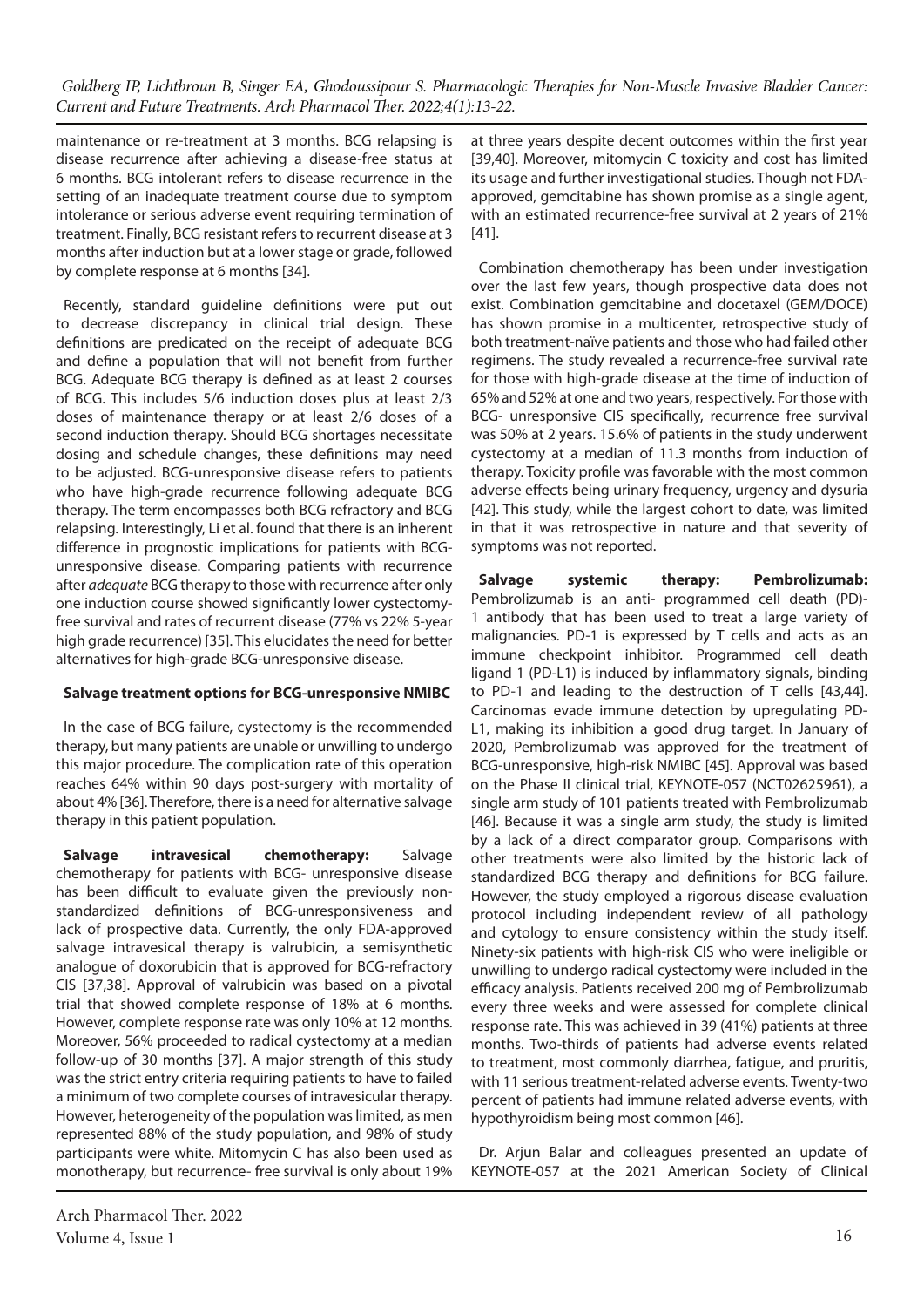Oncology (ASCO) Genitourinary (GU) Cancers Symposium based on an extended, minimum follow-up of 26.3 months. In the update, they explained that 13 of the 39 initial responders (33%) had maintained complete response greater than or equal to 2 years following the data cutoff date. Ultimately, 41.7% of patients underwent radical cystectomy following discontinuation of treatment for unacceptable toxicity or for disease recurrence, progression, or persistence [46,47].

#### **New salvage therapies on the horizon**

**CG0070:** CG0070 is a replication-selective adenovirus that has shown promise in high-risk BCG-unresponsive disease. It utilizes the E2F promotor, which is active in cells defective in the retinoblastoma (Rb) pathway. Approximately 80% of all cancers have disruptive Rb pathways [48]. A study by Miyamota et al. estimated Rb gene mutations in about 27% of bladder cancers [7]. Through E2F, CG0070 replicates and enhances granulocyte-macrophage colony-stimulating factor (GC-CSF), activating the immune system and destroying tumor cells. Promising results of this oncolytic therapy for NMIBC came from a phase I/II study by Burke et al. Complete response rates were 48.6% with a median duration of 10.4 months. They also found a positive correlation between response rates and higher Rb defective pathway expression [48]. Further studies are needed to quantify the degree of immune activation after therapy, and tissue samples should be examined to evaluate viral replication, tumor infection, and necrosis.

An ongoing phase II multicenter trial (NCT02365818) found a 47% complete response rate at 6 months for BCG unresponsive high-grade disease, with an even stronger response for those with CIS specifically [49]. A larger sample size and longer duration of follow-up should be assessed in future trials, as only 45 patients were assessed at 6 months. Side effect profiles in both of these studies were favorable, with transient local toxicities including dysuria, hematuria, and increased urinary frequency being most common without any Grade IV/V adverse events in either trial [48,49].

Ongoing clinical trials are further investigating oncolytic virus therapy with CG0070. The phase III trial ASCERTAIN (NCT04736394) is investigating CG0070 administration with a detergent, and the phase II NCT04387461 in combination with pembrolizumab.

**Nadofaragene firadenovec:** Intravesical nadofaragene firadenovec (rAd-IFNa/Syn3) is another novel therapy that has shown promise for high-risk NMIBC. It is composed of a nonreplicating recombinant adenovirus vector that carries the human IFa-2b to the urothelium along with Syn3, a surfactant that enhances delivery [50,51]. In the recent, multicenter phase III trial (NCT02773849), complete response, defined as negative urine cytology and cystoscopy, was assessed. An objective pathology review was omitted and is a potential limitation. Complete response was demonstrated in 53.4% of patients with CIS. The median duration of response was

Arch Pharmacol Ther. 2022 Volume 4, Issue 1  $17$ 

9.7 months and 45% of patients with CIS had maintained complete response at 12 months. The 12-month freedom from high-grade recurrence was 24.3%. Cystectomy was ultimately required in 26% of patients by 12 months. In total, 66% of patients experienced Grade I/II adverse effects, with discharge around catheter site being most common (25%) and fatigue being second most common (20%). Only 6% of patients experienced a Grade III adverse effect without any Grade IV/V.

**Checkpoint inhibitors:** Clinical trials are investigating other checkpoint inhibitor therapy, based off suggested utility in muscle-invasive bladder cancer. Atezolimub is another anti-PD-L1 monoclonal antibody that was at one point FDA-approved for muscle invasive and metastatic urothelial carcinoma. The phase II trial SWOG S1605 assessed atezolizumab in patients with BCG-unresponsive highrisk NMIBC. Preliminary data has shown similar efficacy to pembrolizumab. In a group of 73 patients with CIS, a complete response confirmed by biopsy was achieved in 41% of patients at 3 months and 26% at 6 months. Adverse events were experienced by 83% of the cohort, most commonly fatigue. Nine patients experienced grade 3-5 adverse events [52]. In the POTOMAC study, durvalumab, an anti-PD-1 immunoglobin combined with BCG is being investigated in over one thousand patients. Other checkpoint inhibitors under investigation include the PD-1 inhibitors nivolumab and sasanlimab in combination with BCG, as well as HX008, a humanized anti-PD1 monoclonal antibody [52].

### **Novel modes of drug delivery**

The GemRIS (TAR-200) device was developed by Taris Biomedical and granted Fast Track Designation. It is currently being investigated in clinical trials for both muscle-invasive as well as low and intermediate NMIBC. Originally developed to deliver lidocaine for patients with interstitial cystitis, it is now being investigated as a means of delivering intravesical chemotherapy for bladder cancer. It consists of a 5 cm silicone tube that releases a dissolvable gemcitabine tablet over the course of a few weeks. Phase 1 trials have demonstrated an acceptable safety profile with minimal side effects. It has so far shown promise in clinical trials for muscle-invasive bladder cancer. A clinical trial (NCT02720367) was conducted on 12 NMIBC patients in the Netherlands, though data has not yet been reported [53].

Hyperthermic intravesical chemotherapy is another new mechanism of drug delivery. A recent meta-analysis comprised of 888 patients with NMIBC from 11 randomized control trials and one retrospective study, evaluated hyperthermic intravesical chemotherapy versus normal temperature intravesical chemotherapy. The rationale is that higher temperatures enhance drug absorption and malignant cell damage. Compared to normal temperature chemotherapy, there was a significantly lower recurrence rate with the use of thermal chemotherapy at 2-year follow-up (RR= 0.3, 95% CI: 0.21-0.43). Adverse events did not significantly differ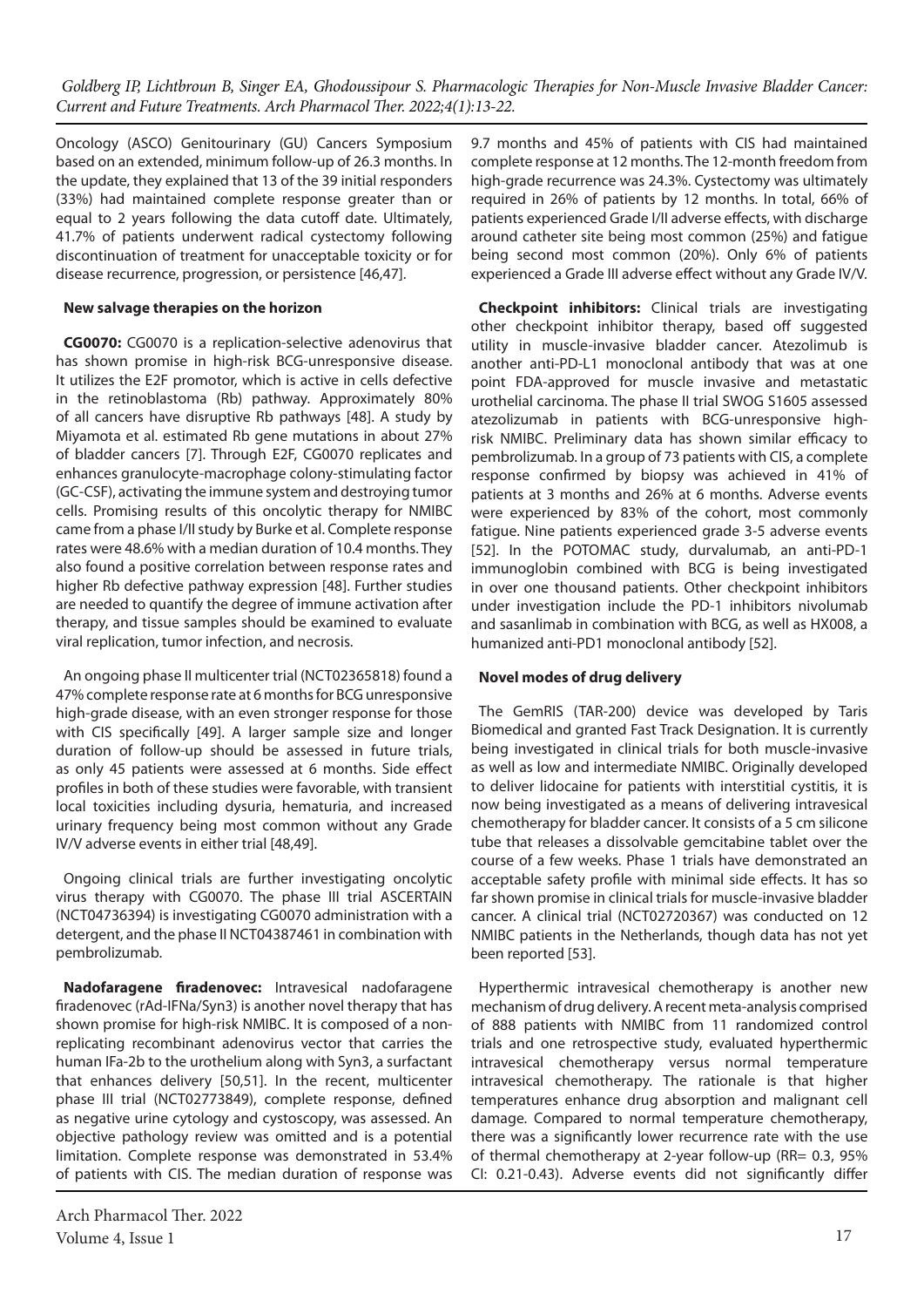between the two groups, making this a viable option [54,55]. The analysis, however, was limited by the heterogeneity of chemotherapeutic agents and protocols utilized as well as varied risk levels amongst the study participants, which may bias direct comparisons.

## **The expanding role of urologists**

While the development and administration of intravesical therapies has been pioneered by urologists, the role of the urologist becomes more ambiguous with novel systemic therapies on the horizon. This is not unique to bladder cancer. Immunotherapies, including pembrolizumab, are also being utilized in other urologic malignancies including metastatic renal cell carcinoma [56]. Inhibitors of MET, a tyrosine kinase receptor, are utilized for papillary renal cell carcinoma [57]. Similarly, for prostate cancer, androgen deprivation therapy is now being employed at earlier stages, via multiple modalities, and as both adjunctive and monotherapy [58]. A similar dilemma arises in the management of von HippelLindau (vHL) disease, which has traditionally been managed by urologists, with the recent FDA breakthrough and orphan therapy designation of MK-6482, an oral Hypoxia Inducible Factor-2 (HIF2) [59].

The treatment landscape for patients with NMIBC is rapidly evolving. We have already seen the recent FDA approval of pembrolizumab in BCG-unresponsive NMIBC. Table 2 displays the wide array of phase II-IV clinical trials investigating novel therapies, drug combinations, and delivery modes. Physicians and surgeons managing NMIBC must be familiar with new mechanisms of drug delivery, including the promising GemRIS device which may soon be integrated in standard practice. An adept ability to recognize triggers for surgical intervention or adverse effects and their management is imperative. Urologists must decide what their role will be in this new age of immunotherapies. Will urology take a backseat to their medical oncology colleagues in this regard or take an active role as pioneers in the administration of these medications? Now is the time to decide.

| Table 2: Trial data obtained from clinicaltrials.gov. |               |                                                                                                                                                                              |                                             |                                                                 |                          |  |  |  |
|-------------------------------------------------------|---------------|------------------------------------------------------------------------------------------------------------------------------------------------------------------------------|---------------------------------------------|-----------------------------------------------------------------|--------------------------|--|--|--|
| <b>Study</b>                                          | <b>Phase</b>  | <b>Agent (s)</b>                                                                                                                                                             | <b>Primary endpoint</b>                     | <b>Estimated</b><br><b>Primary</b><br>completion<br><b>Date</b> | <b>Population</b><br>(n) |  |  |  |
| NCT04859751                                           | III           | VB4-845 Injection in BCG unresponsive pts                                                                                                                                    | Complete response<br>rate                   | 6/2022                                                          | 53                       |  |  |  |
| NCT04165317                                           | III           | Sasanlimab + BCG vs BCG alone for induction<br>(+/- maintenance) for high risk NMIBC                                                                                         | Event free survival                         | 6/2024                                                          | 999                      |  |  |  |
| NCT04490993                                           | III           | APL-1202 with Epirubicins hydrochloride vs<br>Epirubicin hydrochloride alone in intermediate<br>and high-risk chemo-refractory NMIBC                                         | Event free survival                         | 5/2022                                                          | 359                      |  |  |  |
| NCT03982797                                           | Ш             | BCG Moreau strain (not currently authorized) in<br>high risk NMIBC                                                                                                           | Progression-free<br>survival                | 4/2021                                                          | 306                      |  |  |  |
| NCT03528694<br>(POTOMAC)                              | III           | Durvalumab and Bacillus Calmette-Guerin<br>Combination therapy in high risk NMIBC                                                                                            | Disease-free survival                       | 11/2021                                                         | 1019                     |  |  |  |
| NCT03022825                                           | II/III        | Comination BCG with ALT-803 (an IL-15<br>superagonist) for BCG Unresponsive High<br>Grade NMIBC                                                                              | Complete response,<br>disease free rate     | 1/2023                                                          | 180                      |  |  |  |
| NCT04387461                                           | $\mathbf{II}$ | Comination CG0070 (engineered oncolytic<br>adenovirus) + pembrolizumab for BCG<br>unresponsive CIS                                                                           | Complete response<br>rate                   | 12/2021                                                         | 37                       |  |  |  |
| NCT04172675                                           | Ш             | Erdafitinib (fibroblast growth factor receptor<br>1-4 inhibitor) vs Intravesical Chemotherapy<br>for high-risk BCG unresponsive pts with FGFR<br><b>Mutations or Fusions</b> | Recurrence-free<br>survival                 | 10/2022                                                         | 280                      |  |  |  |
| NCT04738630                                           | $\mathbf{II}$ | Efficacy and safety of HX008 (humanized anti-<br>pd1 monoclonal ab) for BCG-unresponsive<br><b>NMIBC</b>                                                                     | Complete response,<br>disease free survival | 12/2022                                                         | 110                      |  |  |  |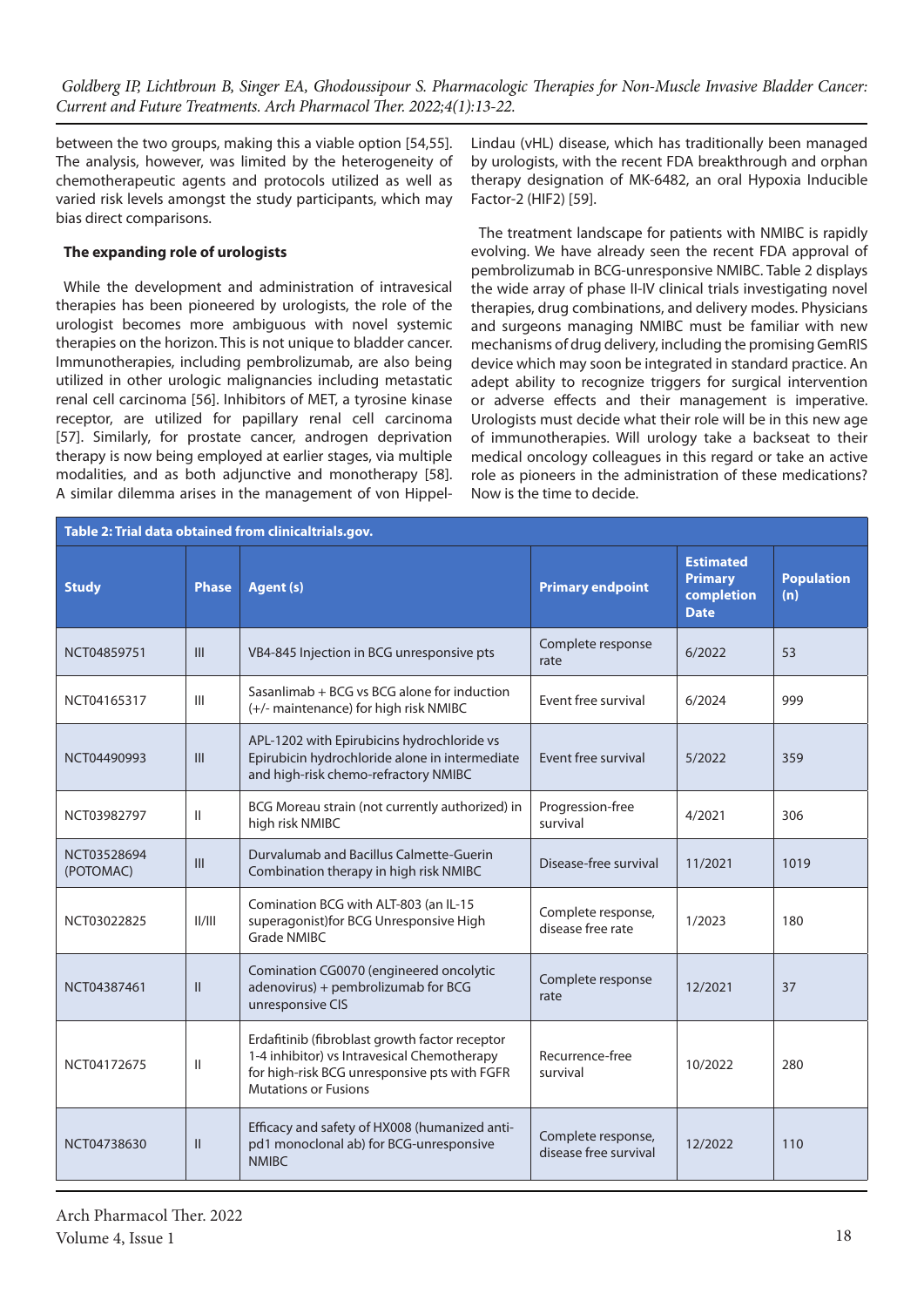| NCT03711032<br>(MK-3475-676/<br>KEYNOTE-676) | II/III                             | Efficacy and safety of pembrolizumab + BCG<br>in high-risk NMIBC for BCG naïve or persistent/<br>recurrent post-BCG Induction                                                                                                                                                                        | Complete response<br>rate, event-free<br>survival               | 5/2022  | 1525 |
|----------------------------------------------|------------------------------------|------------------------------------------------------------------------------------------------------------------------------------------------------------------------------------------------------------------------------------------------------------------------------------------------------|-----------------------------------------------------------------|---------|------|
| NCT03799835<br>(ALBAN)                       | $\ensuremath{\mathsf{III}}\xspace$ | Efficacy of Atezolizumab + one year BCG in<br>BCG-naive Patients With high risk NMIBC                                                                                                                                                                                                                | Recurrence-free<br>survival                                     | 4/2022  | 516  |
| NCT02773849                                  | $\ensuremath{\mathsf{III}}\xspace$ | High dose INSTILADRIN in BCG Unresponsive<br>high-grade NMIBC                                                                                                                                                                                                                                        | Complete response<br>rate                                       | 5/2019  | 157  |
| NCT03914794                                  | $\mathbf{II}$                      | Pemigatinib (fgf receptors 1, 2, and 3<br>inhibitor) before TURBT for pts with recurrent<br>tumors and prior low or intermediate-risk<br>NMIBC tumors. Enrolled patients will receive<br>pemigatinib for 4-6 weeks prior to standard of<br>care transurethral resection of bladder tumor<br>(TURBT). | Complete response<br>rate                                       | 5/2022  | 43   |
| NCT03379909                                  | $\mathbf{II}$                      | 3 months of oral metformin for low-grade<br>NMIBC after TURBT                                                                                                                                                                                                                                        | Overall response                                                | 1/2022  | 49   |
| NCT04452591                                  | III                                | CG0070 + n-dodecyl-B-D-maltoside<br>(detergent) for BCG unresponsive CIS                                                                                                                                                                                                                             | Complete response<br>rate                                       | 12/2022 | 110  |
| NCT04736394<br>(ASCERTAIN)                   | Ш                                  | Oral APL-1202 as single agent for intermediate-<br>risk NMIBC                                                                                                                                                                                                                                        | Event free survival                                             | 3/2025  | 800  |
| NCT04386746<br>(GEMDOCE)                     | II/III                             | Combination intravesical Gemcitabine and<br>Docetaxel for BCG naïve NMIBC                                                                                                                                                                                                                            | 3-month complete<br>response rate                               | 8/2022  | 26   |
| NCT04149574<br>(CheckMate 7G8)               | $\mathbf{III}$                     | Comination Nivolumab + BCG for high-risk<br>BCG that is persistent or recurrent after BCG<br>treatment                                                                                                                                                                                               | Event free survival                                             | 11/2022 | 700  |
| NCT02371447                                  | 1/11                               | Safety and efficacy of intravesical instillation of<br>VPM1002BC (recombinant BCG) for recurrent<br>NMIBC after TURB (transurethral resection of<br>the bladder) and standard BCG therapy                                                                                                            | Dose-limiting toxicity,<br>recurrence-free rate                 | 10/2019 | 39   |
| NCT03560479                                  | 1/11                               | Intravesicular alpha1H prior to transurethral<br>surgery                                                                                                                                                                                                                                             | Safety, efficacy,<br>change in baseline<br>characteristics      | 12/2021 | 52   |
| NCT02449239                                  | II/III                             | Vicinium (active ingredient VB4-845) for high<br>risk NMIBC after BCG failure                                                                                                                                                                                                                        | Complete response<br>rate                                       | 5/2022  | 134  |
| NCT04179162                                  | 1/11                               | Combination intravesical Gemcitabine and<br>BCG for BCG-relasping but responsive HG<br>disease                                                                                                                                                                                                       | Maximum tolerated<br>dose, disease free<br>survival             | 11/2022 | 68   |
| NCT04640623                                  | $\mathbf{II}$                      | Tar200/gemcitabine (intracesicular drug<br>delivery system) with or without Cetrelimab                                                                                                                                                                                                               | Clinical response                                               | 10/2024 | 200  |
| NCT04106115                                  | 1/11                               | durvalumab (PD-L1 immune checkpoint<br>inhibitor) in combination with<br>S-488210/S-488211 (a 5-peptide cancer<br>vaccine).                                                                                                                                                                          | Dose limiting toxicity/<br><b>Disease Free Survival</b><br>Rate | 8/2024  | 64   |
| NCT04922047                                  | 1/11                               | Tislelizumab (PD-1 antibody) alone and with<br>BCG for high risk NMIBC                                                                                                                                                                                                                               | Dose limiting toxicity                                          | 12/2021 | 6    |
| NCT03081858                                  | II/III/<br>IV                      | Proliposomal Intravesical Paclitaxel for Low-<br><b>Grade NMIBC</b>                                                                                                                                                                                                                                  | Dose limiting toxicity/<br>Marker lesion<br>response rate       | 8/2020  | 15   |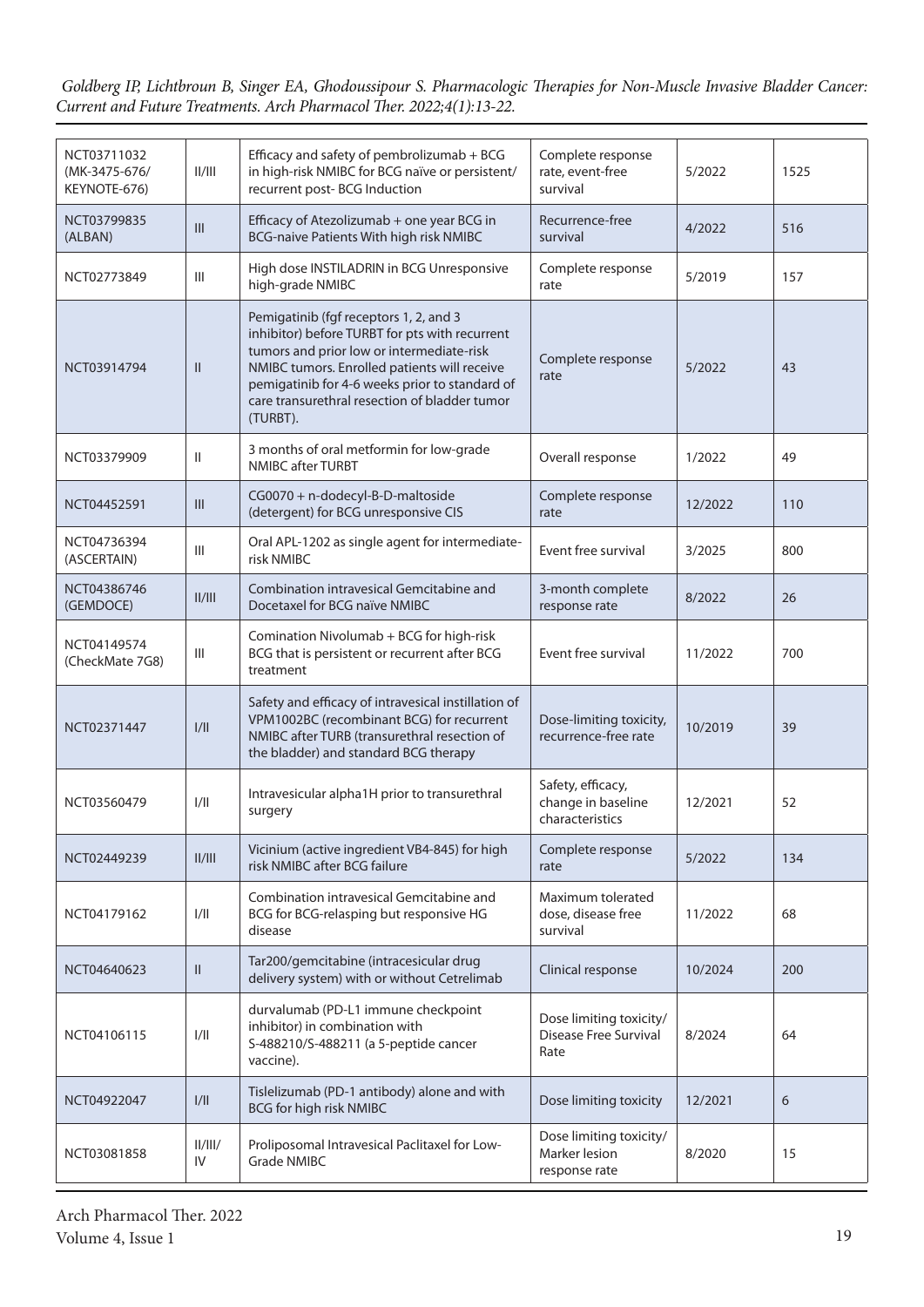#### **Summary**

NMIBC is a challenging malignancy to treat due to its significant risk for recurrence and progression, and is associated with high health care costs. BCG is the current firstline standard of care therapy for both high-grade intermediate and high-risk disease. Ongoing shortages and high rates of unresponsiveness necessitate alternate options. A wide array of clinical trials is underway and offer promising alternatives for the future of NMIBC management.

Our narrative review has limitations. Since it is not systematic, there is a possibility of bias. Nevertheless, we intend to provide a comprehensive overview of current approved therapies while highlighting a multitude of new treatment options under investigation.

#### **Conclusion**

Options are limited for patients with BCG recurrent/refractory NMIBC. Radical cystectomy is curative, but associated with high morbidity. Moreover, many patients suffering from bladder cancer are elderly and have multiple comorbidities precluding surgery. Valrubicin and pembrolizumab are the sole FDA-approved subsequent-line therapies. However, even amongst initial responders, sustained benefit is limited. New drug delivery mechanisms are being investigated: hyperthermic and combination chemotherapy, as well as the GemRIS delivery system have shown benefit. Novel therapies on the horizon include adenovirus-based therapies like CG0070 and nadofaragene firadenovec as well as a variety of immune checkpoint inhibitors. This is an exciting time in the field of urology and an opportunity for urologists to expand their roles in the management of NMIBC.

### **Funding**

This work is supported by a grant from the National Cancer Institute (P30CA072720).

#### **References**

1. Key Statistics for Bladder Cancer: American Cancer Society, Inc.; 2021 [Available from: [https://www.cancer.org/cancer/bladder-cancer/](https://www.cancer.org/cancer/bladder-cancer/about.html) [about.html](https://www.cancer.org/cancer/bladder-cancer/about.html)].

2. Zlotta AR, Fleshner NE, Jewett MA. The management of BCG failure in non-muscle-invasive bladder cancer: an update. Can Urol Assoc J. 2009;3(6 Suppl 4):S199-S205.

3. Isharwal S, Konety B. Non-muscle invasive bladder cancer risk stratification. Indian J Urol. 2015;31(4):289-96.

4. van Rhijn BWG, Burger M, Lotan Y, Solsona E, Stief CG, Sylvester RJ, et al. Recurrence and Progression of Disease in Non–Muscle-Invasive Bladder Cancer: From Epidemiology to Treatment Strategy. European Urology. 2009;56(3):430-42.

5. Mossanen M, Gore JL. The burden of bladder cancer care: direct

Arch Pharmacol Ther. 2022 Volume 4, Issue 1 20

and indirect costs. Current Opinion in Urology. 2014;24(5).

6. Noyes K, Singer EA, Messing EM. Healthcare economics of bladder cancer: cost-enhancing and cost-reducing factors. Curr Opin Urol. 2008;18(5):533-9.

7. Miyamoto H, Shuin T, Torigoe S, Iwasaki Y, Kubota Y. Retinoblastoma gene mutations in primary human bladder cancer. Br J Cancer. 1995;71(4):831-5.

8. Babjuk M, Burger M, Compérat EM, Gontero P, Mostafid AH, Palou J, et al. European Association of Urology Guidelines on Non-muscleinvasive Bladder Cancer (TaT1 and Carcinoma In Situ) - 2019 Update. Eur Urol. 2019;76(5):639-57.

9. Sylvester RJ, Rodríguez O, Hernández V, Turturica D, Bauerová L, Bruins HM, et al. European Association of Urology (EAU) Prognostic Factor Risk Groups for Non-muscle-invasive Bladder Cancer (NMIBC) Incorporating the WHO 2004/2016 and WHO 1973 Classification Systems for Grade: An Update from the EAU NMIBC Guidelines Panel. Eur Urol. 2021;79(4):480-8.

10. Sylvester RJ, van der MA, Lamm DL. Intravesical bacillus Calmette-Guerin reduces the risk of progression in patients with superficial bladder cancer: a meta-analysis of the published results of randomized clinical trials. J Urol. 2002;168(5):1964-70.

11. Sylvester RJ, van der Meijden AP, Witjes JA, Kurth K. Bacillus calmette-guerin versus chemotherapy for the intravesical treatment of patients with carcinoma in situ of the bladder: a meta-analysis of the published results of randomized clinical trials. J Urol. 2005;174(1):86- 91; discussion -2.

12. Böhle A, Bock PR. Intravesical bacille Calmette-Guérin versus mitomycin C in superficial bladder cancer: formal meta-analysis of comparative studies on tumor progression. Urology. 2004;63(4):682- 6; discussion 6-7.

13. Chang SS, Bochner BH, Chou R, Dreicer R, Kamat AM, Lerner SP, et al. Treatment of Non-Metastatic Muscle-Invasive Bladder Cancer: AUA/ASCO/ASTRO/SUO Guideline. J Urol. 2017;198(3):552-9.

14. Morales A, Eidinger D, Bruce AW. Intracavitary Bacillus Calmette-Guerin in the treatment of superficial bladder tumors. J Urol. 1976;116(2):180-3.

15. Jackson AM, Alexandroff AB, Kelly RW, Skibinska A, Esuvaranathan K, Prescott S, et al. Changes in urinary cytokines and soluble intercellular adhesion molecule-1 (ICAM-1) in bladder cancer patients after bacillus Calmette-Guérin (BCG) immunotherapy. Clin Exp Immunol. 1995;99(3):369-75.

16. Alexandroff AB, Jackson AM, O'Donnell MA, James K. BCG immunotherapy of bladder cancer: 20 years on. Lancet. 1999;353(9165):1689-94.

17. Sylvester RJ, Oosterlinck W, Holmang S, Sydes MR, Birtle A, Gudjonsson S, et al. Systematic Review and Individual Patient Data Meta-analysis of Randomized Trials Comparing a Single Immediate Instillation of Chemotherapy After Transurethral Resection with Transurethral Resection Alone in Patients with Stage pTa–pT1 Urothelial Carcinoma of the Bladder: Which Patients Benefit from the Instillation? European Urology. 2016;69(2):231-44.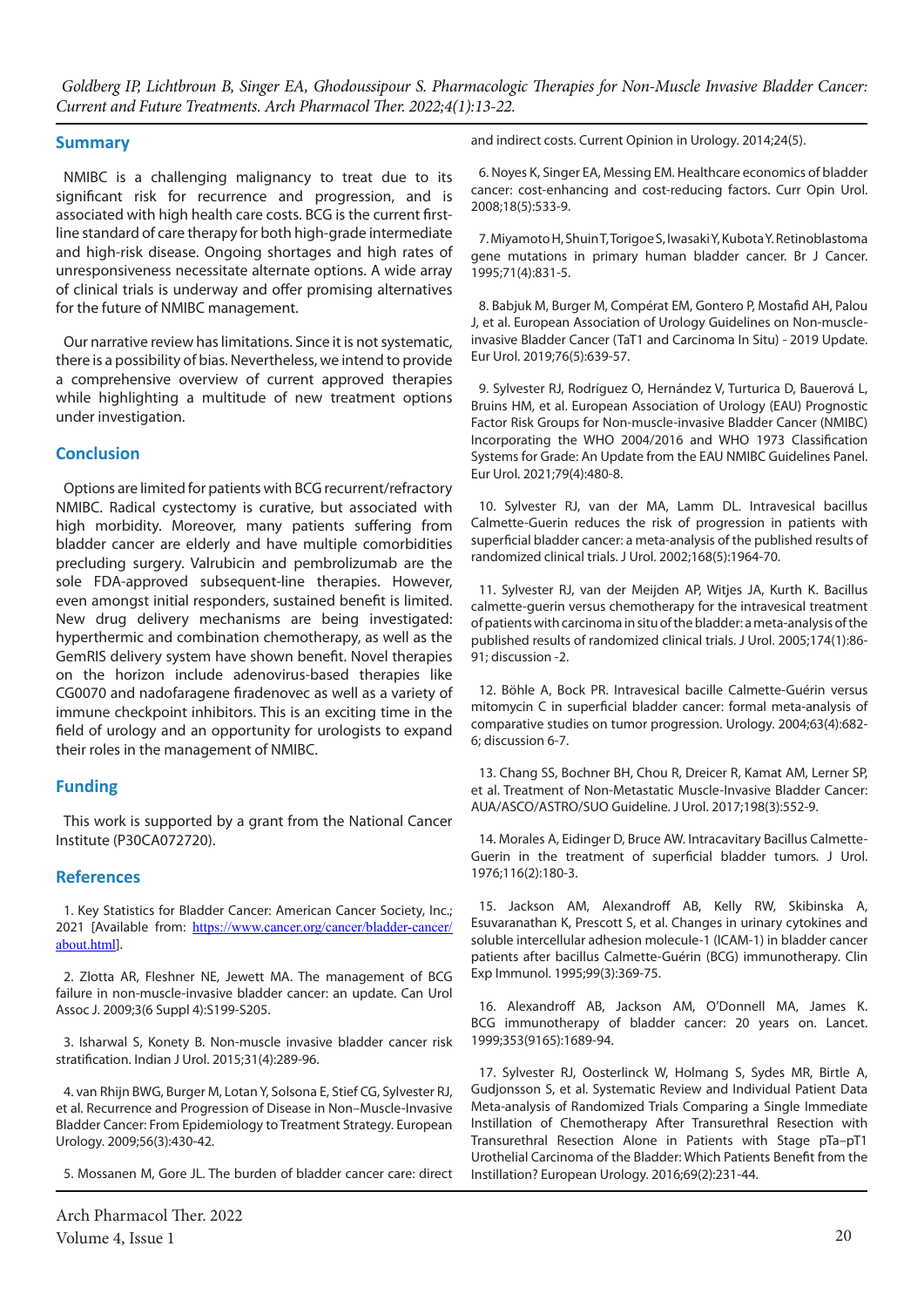18. Messing EM, Tangen CM, Lerner SP, Sahasrabudhe DM, Koppie TM, Wood DP, Jr., et al. Effect of Intravesical Instillation of Gemcitabine vs Saline Immediately Following Resection of Suspected Low-Grade Non–Muscle-Invasive Bladder Cancer on Tumor Recurrence: SWOG S0337 Randomized Clinical Trial. JAMA. 2018;319(18):1880-8.

19. Lamm DL, Thor DE, Harris SC, Reyna JA, Stogdill VD, Radwin HM. Bacillus Calmette-Guerin immunotherapy of superficial bladder cancer. J Urol. 1980;124(1):38-40.

20. Porten SP, Leapman MS, Greene KL. Intravesical chemotherapy in non-muscle-invasive bladder cancer. Indian J Urol. 2015;31(4):297- 303.

21. Shelley MD, Jones G, Cleves A, Wilt TJ, Mason MD, Kynaston HG. Intravesical gemcitabine therapy for non-muscle invasive bladder cancer (NMIBC): a systematic review. BJU International. 2012;109(4):496-505.

22. Addeo R, Caraglia M, Bellini S, Abbruzzese A, Vincenzi B, Montella L, et al. Randomized phase III trial on gemcitabine versus mytomicin in recurrent superficial bladder cancer: evaluation of efficacy and tolerance. J Clin Oncol. 2010;28(4):543-8.

23. Hollister D, Jr., Coleman M. Hematologic effects of intravesicular thiotepa therapy for bladder carcinoma. Jama. 1980;244(18):2065-7.

24. Oddens J, Brausi M, Sylvester R, Bono A, van de Beek C, van Andel G, et al. Final Results of an EORTC-GU Cancers Group Randomized Study of Maintenance Bacillus Calmette-Guérin in Intermediate- and High-risk Ta, T1 Papillary Carcinoma of the Urinary Bladder: Onethird Dose Versus Full Dose and 1 Year Versus 3 Years of Maintenance. European Urology. 2013;63(3):462-72.

25. Oddens J, Brausi M, Sylvester R, Bono A, van de Beek C, van Andel G, et al. Final results of an EORTC-GU cancers group randomized study of maintenance bacillus Calmette-Guérin in intermediate- and high-risk Ta, T1 papillary carcinoma of the urinary bladder: one-third dose versus full dose and 1 year versus 3 years of maintenance. Eur Urol. 2013;63(3):462-72.

26. Lamm DL, Blumenstein BA, Crissman JD, Montie JE, Gottesman JE, Lowe BA, et al. Maintenance bacillus Calmette-Guerin immunotherapy for recurrent TA, T1 and carcinoma in situ transitional cell carcinoma of the bladder: a randomized Southwest Oncology Group Study. J Urol. 2000;163(4):1124-9.

27. SYLVESTER RJ, MEIJDEN APMvd, LAMM DL. Intravesical Bacillus Calmette-Guerin Reduces the Risk of Progression in Patients with Superficial Bladder Cancer: A Meta-analysis of the Published Results of Randomized Clinical Trials. Journal of Urology. 2002;168(5):1964- 70.

28. Sylvester RJ, Brausi MA, Kirkels WJ, Hoeltl W, Calais Da Silva F, Powell PH, et al. Long-term efficacy results of EORTC genito-urinary group randomized phase 3 study 30911 comparing intravesical instillations of epirubicin, bacillus Calmette-Guérin, and bacillus Calmette-Guérin plus isoniazid in patients with intermediate- and high-risk stage Ta T1 urothelial carcinoma of the bladder. European urology. 2010;57(5):766-73.

29. Lamm DL, Blumenstein BA, Crawford ED, Montie JE, Scardino P, Grossman HB, et al. A Randomized Trial of Intravesical Doxorubicin

and Immunotherapy with Bacille Calmette–Guérin for Transitional-Cell Carcinoma of the Bladder. New England Journal of Medicine. 1991;325(17):1205-9.

30. Valgus J, Singer EA, Berry SR, Rathmell WK. Ethical challenges: managing oncology drug shortages. J Oncol Pract. 2013;9(2):e21-e3.

31. Fankhauser CD, Teoh JY, Mostafid H. Treatment options and results of adjuvant treatment in nonmuscle-invasive bladder cancer (NMIBC) during the Bacillus Calmette-Guérin shortage. Curr Opin Urol. 2020;30(3):365-9.

32. Fukumoto K, Kikuchi E, Mikami S, Hayakawa N, Matsumoto K, Niwa N, et al. Clinical Role of Programmed Cell Death-1 Expression in Patients with Non-muscle-invasive Bladder Cancer Recurring After Initial Bacillus Calmette–Guérin Therapy. Annals of Surgical Oncology. 2018;25(8):2484-91.

33. Boehm BE, Cornell JE, Wang H, Mukherjee N, Oppenheimer JS, Svatek RS. Efficacy of bacillus Calmette-Guérin Strains for Treatment of Nonmuscle Invasive Bladder Cancer: A Systematic Review and Network Meta-Analysis. The Journal of urology. 2017;198(3):503-10.

34. O'Donnell MA, Boehle A. Treatment options for BCG failures. World Journal of Urology. 2006;24(5):481-7.

35. Li R, Tabayoyong WB, Guo CC, González GMN, Navai N, Grossman HB, et al. Prognostic Implication of the United States Food and Drug Administration-defined BCG-unresponsive Disease. European Urology. 2019;75(1):8-10.

36. Boström PJ, Jensen JB, Jerlström T, Arum C-J, Gudjonsson S, Ettala O, et al. Clinical markers of morbidity, mortality and survival in bladder cancer patients treated with radical cystectomy. A systematic review. Scandinavian Journal of Urology. 2020;54(4):267-76.

37. Steinberg G, Bahnson R, Brosman S, Middleton R, Wajsman ZEV, Wehle M. EFFICACY AND SAFETY OF VALRUBICIN FOR THE TREATMENT OF BACILLUS CALMETTE-GUERIN REFRACTORY CARCINOMA IN SITU OF THE BLADDER. The Journal of Urology. 2000;163(3):761-7.

38. Dinney CPN, Greenberg RE, Steinberg GD. Intravesical valrubicin in patients with bladder carcinoma in situ and contraindication to or failure after bacillus Calmette-Guérin. Urologic Oncology: Seminars and Original Investigations. 2013;31(8):1635-42.

39. Malmström PU, Wijkström H, Lundholm C, Wester K, Busch C, Norlén BJ. 5-year followup of a randomized prospective study comparing mitomycin C and bacillus Calmette-Guerin in patients with superficial bladder carcinoma. Swedish-Norwegian Bladder Cancer Study Group. J Urol. 1999;161(4):1124-7.

40. Steinberg RL, Thomas LJ, O'Donnell MA, Nepple KG. Sequential Intravesical Gemcitabine and Docetaxel for the Salvage Treatment of Non-Muscle Invasive Bladder Cancer. Bladder Cancer. 2015;1(1):65- 72.

41. Skinner Eila C, Goldman B, Sakr Wael A, Petrylak Daniel P, Lenz H-J, Lee Cheryl T, et al. SWOG S0353: Phase II Trial of Intravesical Gemcitabine in Patients with Nonmuscle Invasive Bladder Cancer and Recurrence after 2 Prior Courses of Intravesical Bacillus Calmette-Guérin. Journal of Urology. 2013;190(4):1200-4.